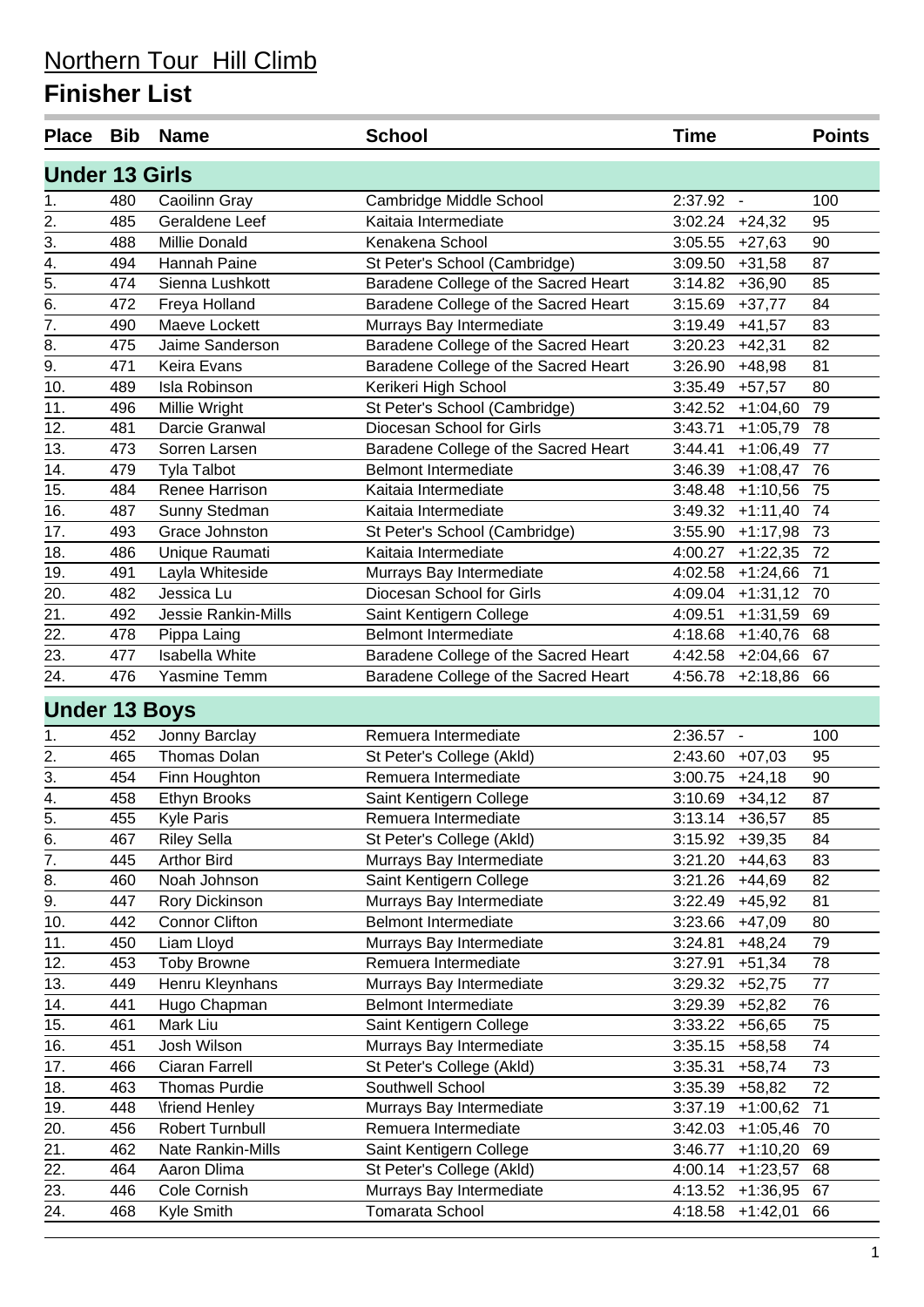| <b>Place</b>          | <b>Bib</b> | <b>Name</b>               | <b>School</b>                        | <b>Time</b>               | <b>Points</b> |
|-----------------------|------------|---------------------------|--------------------------------------|---------------------------|---------------|
| 25.                   | 469        | Luke Smith                | <b>Tomarata School</b>               | 4:30.74<br>$+1:54,17$     | 65            |
| 26.                   | 444        | Michael Song              | Glendowie School                     | 4:34.21<br>$+1:57,64$     | 64            |
| <b>Under 14 Girls</b> |            |                           |                                      |                           |               |
| 1.                    | 420        | Jodie Blackwood           | <b>Belmont Intermediate</b>          | 2:50.14<br>$\blacksquare$ | 100           |
| $\overline{2}$ .      | 423        | Mackenzie Barnett         | Cambridge High School                | 2:50.66<br>$+00,52$       | 95            |
| $\overline{3}$ .      | 427        | Ava Maddison              | Epsom Girls Grammar School           | 2:56.03<br>$+05,89$       | 90            |
| 4.                    | 415        | <b>Isabelle Gibson</b>    | Baradene College of the Sacred Heart | $+10,74$<br>3:00.88       | 87            |
| $\overline{5}$ .      | 435        | Madeline Ballard          | Saint Kentigern College              | 3:03.72<br>$+13,58$       | 85            |
| $\overline{6}$ .      | 421        | Maisie Bower              | <b>Belmont Intermediate</b>          | 3:05.27<br>$+15,13$       | 84            |
| $\overline{7}$ .      | 419        | Somer Tong                | Baradene College of the Sacred Heart | 3:06.15<br>$+16,01$       | 83            |
| 8.                    | 417        | Mia Palao                 | Baradene College of the Sacred Heart | 3:08.76<br>$+18,62$       | 82            |
| 9.                    | 437        | Payton Hazlehurst         | St Peter's School (Cambridge)        | 3:12.08<br>$+21,94$       | 81            |
| 10.                   | 424        | Georgia Mitchell          | Cambridge High School                | 3:12.39<br>$+22,25$       | 80            |
| 11.                   | 434        | Chelsea Nicholas          | Rosehill College                     | 3:13.03<br>$+22,89$       | 79            |
| 12.                   | 438        | <b>Esther Carr</b>        | Takapuna Grammar School              | 3:16.02<br>$+25,88$       | 78            |
| 13.                   | 426        | <b>Lily Shanley</b>       | Diocesan School for Girls            | 3:16.28<br>$+26,14$       | 77            |
| 14.                   | 418        | <b>Tylajane Reed</b>      | Baradene College of the Sacred Heart | 3:21.38<br>$+31,24$       | 76            |
| 15.                   | 416        | Sophia Hyland             | Baradene College of the Sacred Heart | 3:26.09<br>$+35,95$       | 75            |
| 16.                   | 440        | Natalie Wilson            | Takapuna Grammar School              | 3:27.14<br>$+37,00$       | 74            |
| 17.                   | 431        | Lily Greenwood            | Rangi Ruru Girls' School             | 3:27.49<br>$+37,35$       | 73            |
| 18.                   | 432        | Alexandra Clark           | Remuera Intermediate                 | 3:32.24<br>$+42,10$       | 72            |
| 19.                   | 439        | Sophie Ochtman-Corfe      | Takapuna Grammar School              | 3:32.53<br>$+42,39$       | 71            |
| 20.                   | 436        | Keira Barlow              | Selwyn College                       | 3:33.68<br>$+43,54$       | 70            |
| 21.                   | 422        | Abigayle Wells            | <b>Belmont Intermediate</b>          | 3:40.08<br>$+49,94$       | 69            |
| 22.                   | 412        | <b>Bailee Courtney</b>    | Baradene College of the Sacred Heart | 4:14.68<br>$+1:24,54$     | 68            |
| 23.                   | 428        | Hannah Mead               | Epsom Girls Grammar School           | 4:15.13<br>$+1:24,99$     | 67            |
| $\overline{24}$ .     | 413        | Jess Crummy               | Baradene College of the Sacred Heart | 4:16.46<br>$+1:26,32$     | 66            |
| 25.                   | 433        | Anita lese                | Remuera Intermediate                 | 4:25.07<br>$+1:34,93$     | 65            |
| 26.                   | 414        | Muireann Devlin           | Baradene College of the Sacred Heart | 4:47.66<br>$+1:57,52$     | 64            |
| 27.                   | 430        | Phoebe Cumming            | New Plymouth Girls' High School      | 5:50.53<br>$+3:00,39$     | 63            |
| <b>Under 14 Boys</b>  |            |                           |                                      |                           |               |
| 1.                    | 373        | Daniel Morton             | <b>Auckland Grammar School</b>       | 2:14.69<br>$\blacksquare$ | 100           |
| 2.                    | 380        | <b>Jack Whittall</b>      | Cambridge High School                | 2:15.17<br>$+00,47$       | 95            |
| 3.                    | 371        | Nate Boness               | <b>Auckland Grammar School</b>       | 2:20.64<br>$+05,94$       | 90            |
| 4.                    | 401        | Frankie Wright            | St Peter's School (Cambridge)        | 2:21.56<br>$+06,86$       | 87            |
| 5.                    | 386        | <b>Harrison Craw</b>      | Palmerston North Intermediate Normal | 2:23.33<br>$+08,64$       | 85            |
| 6.                    | 390        | Coen Anderson             | Saint Kentigern College              | 2:24.30<br>$+09,60$       | 84            |
| 7.                    | 372        | Quinn Gardiner-Hall       | <b>Auckland Grammar School</b>       | 2:28.82<br>$+14,12$       | 83            |
| 8.                    | 388        | Lucas Bhimy               | Rangeview Intermediate               | 2:37.31<br>$+22,61$       | 82            |
| 9.                    | 394        | Nico Jancys               | Saint Kentigern College              | 2:41.12<br>$+26,42$       | 81            |
| 10.                   | 387        | Ta Craw                   | Palmerston North Intermediate Normal | 2:42.44<br>$+27,74$       | 80            |
| 11.                   | 402        | Seb Ness                  | Takapuna Grammar School              | 2:42.45<br>$+27,75$       | 79            |
| 12.                   | 405        | Zakariyya Rachmadi        | Westlake Boys High School            | 2:44.46<br>$+29,76$       | 78            |
| 13.                   | 400        | Kane Foster               | St Peter's School (Cambridge)        | 2:45.34<br>$+30,64$       | 77            |
| 14.                   | 389        | <b>Jack Norden</b>        | Sacred Heart College (Akld)          | 2:51.41<br>$+36,71$       | 76            |
| 15.                   | 403        | Lenny MacDiarmid          | Westlake Boys High School            | 2:52.80<br>$+38,10$       | 75            |
| 16.                   | 404        | Benjamin Mascarenhas      | Westlake Boys High School            | 2:53.14<br>$+38,44$       | 74            |
| 17.                   | 391        | Lewis Atkinson            | Saint Kentigern College              | 2:53.67<br>$+38,98$       | 73            |
| 18.                   | 393        | Joshua Gordon-Glassford   | Saint Kentigern College              | 2:54.05<br>$+39,35$       | 72            |
| 19.                   | 374        | <b>Christian Scarlett</b> | <b>Auckland Grammar School</b>       | 2:57.78<br>$+43,08$       | 71            |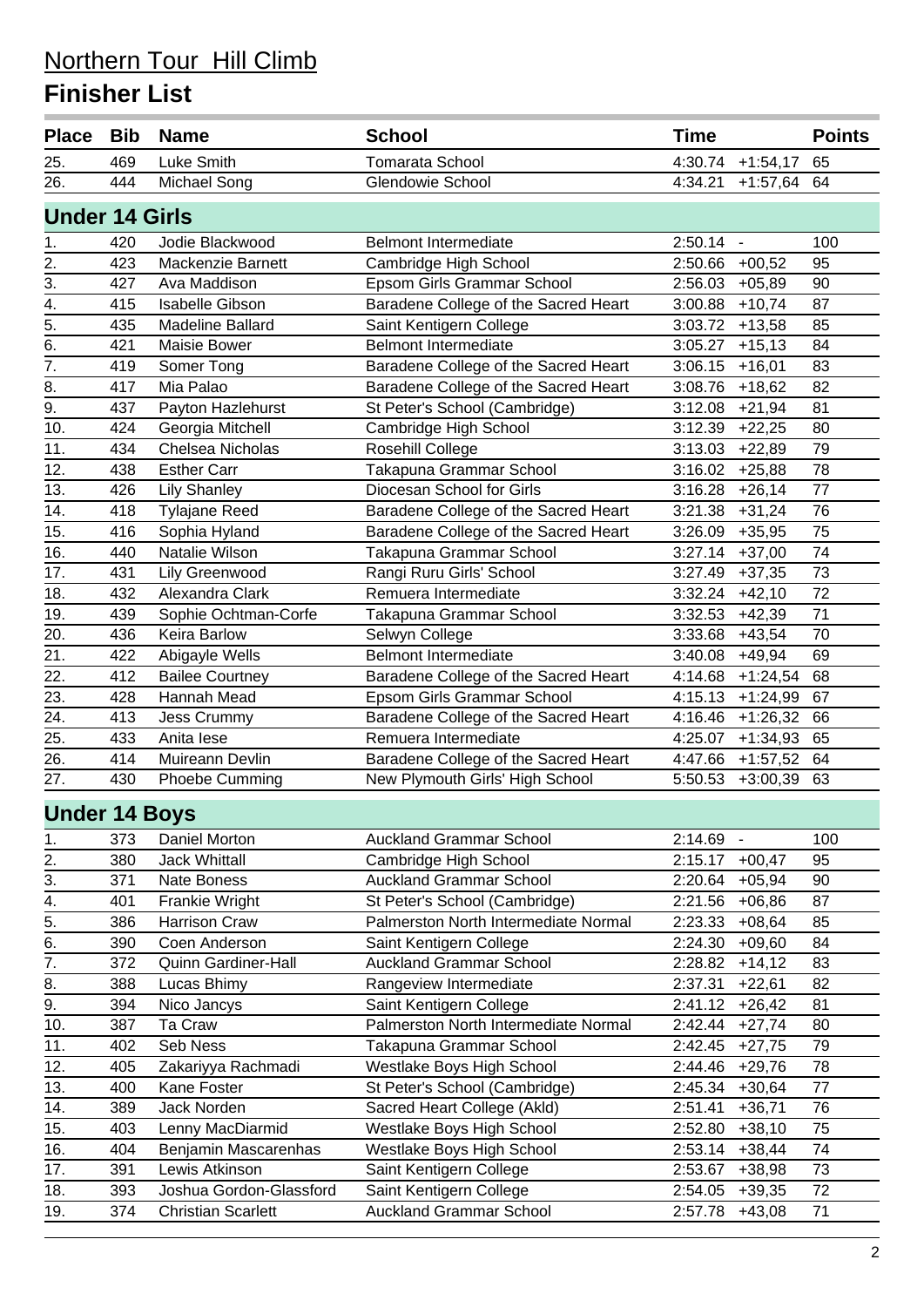| <b>Place</b>          | Bib | <b>Name</b>              | <b>School</b>                        | <b>Time</b>                         | <b>Points</b>   |
|-----------------------|-----|--------------------------|--------------------------------------|-------------------------------------|-----------------|
| 20.                   | 375 | Ben Bowen                | <b>Belmont Intermediate</b>          | 2:59.98<br>$+45,28$                 | 70              |
| 21.                   | 397 | Brogan Boyd              | St Peter's College (Akld)            | 3:06.87<br>$+52,17$                 | 69              |
| 22.                   | 383 | Allan Dong               | Macleans College                     | 3:07.72<br>$+53,02$                 | 68              |
| 23.                   | 376 | Jack Gerken              | <b>Belmont Intermediate</b>          | 3:10.10<br>$+55,40$                 | 67              |
| 24.                   | 398 | Sean Collins-Stewart     | St Peter's College (Akld)            | 3:16.09<br>$+1:01,39$               | 66              |
| 25.                   | 378 | Juno Shepherd            | <b>Belmont Intermediate</b>          | 3:20.12<br>$+1:05,42$               | 65              |
| 26.                   | 385 | Nathan Hattingh          | Pakuranga College                    | 3:20.78<br>$+1:06,08$               | 64              |
| 27.                   | 377 | Daniel McClune           | <b>Belmont Intermediate</b>          | 3:22.54<br>$+1:07,84$               | 63              |
| 28.                   | 392 | Sebastian Durey          | Saint Kentigern College              | 3:23.62<br>$+1:08,92$               | 62              |
| 29.                   | 399 | <b>Otis White</b>        | St Peter's College (Akld)            | 3:26.84<br>$+1:12,14$               | 61              |
| 30.                   | 379 | Joseph Thomas            | <b>Belmont Intermediate</b>          | 3:27.35<br>$+1:12,66$               | 60              |
| 31.                   | 395 | Benjamin Stewart         | Saint Kentigern College              | 3:46.05<br>$+1:31,35$               | 59              |
| 32.                   | 384 | <b>Felix Creasy</b>      | Murrays Bay Intermediate             | 3:46.48<br>$+1:31,78$               | 58              |
| 33.                   | 382 | Luke Goodall             | Glendowie School                     | 3:46.73<br>$+1:32,03$               | 57              |
| 34.                   | 396 | Jackson Dwyer            | St Pauls Collegiate (Ham)            | $3:48.14$ +1:33,44                  | 56              |
| <b>Under 15 Girls</b> |     |                          |                                      |                                     |                 |
| 1.                    | 358 | <b>Ruby Spring</b>       | Saint Kentigern College              | $2:14.22 -$                         | 100             |
|                       | 339 | Seana Gray               | Cambridge High School                | 2:19.88<br>$+05,66$                 | 95              |
| $\frac{2}{3}$         | 335 | <b>Bonnie Rattray</b>    | Baradene College of the Sacred Heart | 2:25.15<br>$+10,93$                 | 90              |
| 4.                    | 345 | Maia Barclay             | Epsom Girls Grammar School           | 2:35.91<br>$+21,69$                 | 87              |
| $\overline{5}$ .      | 347 | Tegan Feringa            | Epsom Girls Grammar School           | 2:37.44<br>$+23,22$                 | 85              |
| $\overline{6}$ .      | 331 | Emma Blackmore           | Baradene College of the Sacred Heart | 2:38.46<br>$+24,23$                 | 84              |
| $\overline{7}$ .      | 357 | Olivia Rooney            | Saint Kentigern College              | 2:41.51<br>$+27,29$                 | 83              |
| 8.                    | 351 | <b>Tessa Swinson</b>     | Epsom Girls Grammar School           | 2:43.76<br>$+29,54$                 | 82              |
| $\overline{9}$ .      | 337 | <b>Greer Stringer</b>    | Baradene College of the Sacred Heart | 2:51.21<br>$+36,98$                 | 81              |
| 10.                   | 333 | <b>River Miln</b>        | Baradene College of the Sacred Heart | 2:56.78<br>$+42,55$                 | 80              |
| 11.                   | 355 | <b>Isabele Bannister</b> | Saint Kentigern College              | 2:59.35<br>$+45,12$                 | 79              |
| 12.                   | 361 | <b>Brooke Leonard</b>    | Takapuna Grammar School              | 3:02.67<br>$+48,44$                 | 78              |
| 13.                   | 340 | <b>Molly Hayes</b>       | Cambridge High School                | 3:03.13<br>$+48,91$                 | 77              |
| 14.                   | 336 | <b>Emily Shaw</b>        | Baradene College of the Sacred Heart | 3:05.47<br>$+51,25$                 | 76              |
| 15.                   | 341 | <b>Isobel Fletcher</b>   | Diocesan School for Girls            | $3:06.36$ +52,14                    | 75              |
| 16.                   | 362 | Phoebe Morrison          | Takapuna Grammar School              | $3:12.51$ +58,28                    | $\overline{74}$ |
| 17.                   | 364 | <b>Emerson Wright</b>    | Waikato Diocesan School              | 3:12.73<br>$+58,51$                 | 73              |
| 18.                   | 332 | Celia Galvin             | Baradene College of the Sacred Heart | 3:15.19<br>$+1:00,97$               | 72              |
| 19.                   | 349 | Abigail Ruddenklau       | Epsom Girls Grammar School           | 3:17.58<br>$+1:03,35$               | 71              |
| 20.                   | 353 | <b>Tiree Robinson</b>    | Kerikeri High School                 | 3:23.39<br>$+1:09,16$               | 70              |
| 21.                   | 334 | Frederik Rajotte         | Baradene College of the Sacred Heart | 3:23.57<br>$+1:09,35$               | 69              |
| 22.                   | 348 | Georgia Herrell          | Epsom Girls Grammar School           | 3:25.06<br>$+1:10,84$               | 68              |
| 23.                   | 359 | <b>Jess Carswell</b>     | St Peter's School (Cambridge)        | 3:25.80<br>$+1:11,58$               | 67              |
| 24.                   | 346 | Zoe Broad                | Epsom Girls Grammar School           | 3:26.55<br>$+1:12,33$               | 66              |
| 25.                   | 356 | Petra Martinez Azaro     | Saint Kentigern College              | 3:31.75<br>$+1:17,53$               | 65              |
| 26.                   | 342 | Sophia Hay               | Diocesan School for Girls            | 3:40.04<br>$+1:25,82$               | 64              |
| 27.                   | 363 | Kate Heatley             | Waikato Diocesan School              | 3:45.82<br>$+1:31,60$               | 63              |
| 28.                   | 354 | Hayley Newington         | Macleans College                     | 3:48.69<br>$+1:34,47$               | 62              |
| 29.                   | 338 | Zoe Temm                 | Baradene College of the Sacred Heart | 3:48.91<br>$+1:34,69$               | 61              |
| 30.                   | 350 | Gabriella Rush           | Epsom Girls Grammar School           | 4:19.26<br>$+2:05,04$               | 60              |
| <b>Under 15 Boys</b>  |     |                          |                                      |                                     |                 |
| 1.                    | 310 | Max Preece               | St Peter's College (Akld)            | 1:52.96<br>$\overline{\phantom{a}}$ | 100             |
|                       | 297 | Finn Wilson              | Macleans College                     | 2:07.86<br>$+14,89$                 | 95              |
| $\frac{2}{3}$ .       | 314 | Hamish Banks             | St Peter's School (Cambridge)        | 2:08.75<br>$+15,79$                 | 90              |
|                       |     |                          |                                      |                                     |                 |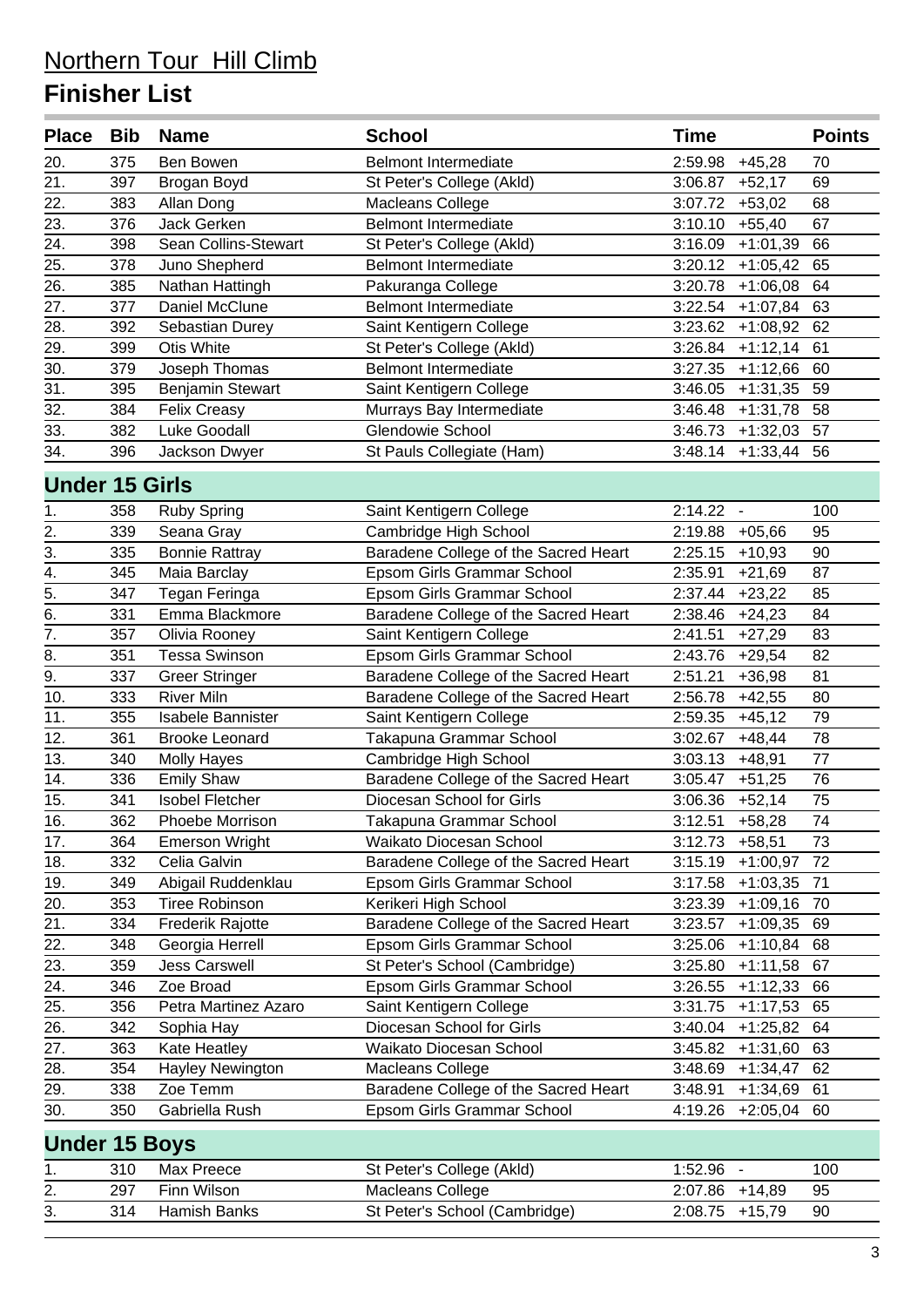| Place Bib             |     | <b>Name</b>              | <b>School</b>                         | <b>Time</b>           | <b>Points</b> |
|-----------------------|-----|--------------------------|---------------------------------------|-----------------------|---------------|
| 4.                    | 306 | <b>Elliot Robertson</b>  | <b>Scots College</b>                  | 2:09.09<br>$+16,13$   | 87            |
| $\overline{5}$ .      | 325 | Jack Lloyd               | Westlake Boys High School             | $2:16.05$ +23,08      | 85            |
| 6.                    | 288 | Maui Morrison            | Cambridge High School                 | 2:16.93<br>$+23,97$   | 84            |
| $\overline{7}$ .      | 292 | <b>Reuben Fraser</b>     | Hamilton Boys High School             | 2:19.28<br>$+26,32$   | 83            |
| 8.                    | 316 | Nathan Erskine           | Takapuna Grammar School               | 2:21.07<br>$+28,11$   | 82            |
| 9.                    | 317 | Hugo Johnson             | Takapuna Grammar School               | 2:22.98<br>$+30,02$   | 81            |
| 10.                   | 290 | <b>Matthew Ney</b>       | Gisborne Boys High School             | 2:23.32<br>$+30,35$   | 80            |
| 11.                   | 282 | Zachary Heyes            | <b>Auckland Grammar School</b>        | 2:25.82<br>$+32,86$   | 79            |
| 12.                   | 299 | <b>Fletcher Hilton</b>   | Sacred Heart College (Akld)           | 2:25.94<br>$+32,97$   | 78            |
| 13.                   | 293 | Nikau Pritchard-Scouller | Hamilton Boys High School             | 2:26.11<br>$+33,14$   | 77            |
| 14.                   | 281 | Luke Hair                | <b>Auckland Grammar School</b>        | $+33,42$<br>2:26.38   | 76            |
| 15.                   | 285 | Levi Williams            | <b>Auckland Grammar School</b>        | 2:27.31<br>$+34,34$   | 75            |
| 16.                   | 322 | <b>Alex Buckle</b>       | Westlake Boys High School             | 2:33.57<br>$+40,60$   | 74            |
| 17.                   | 279 | Dexter Cameron           | <b>Auckland Grammar School</b>        | 2:35.03<br>$+42,07$   | 73            |
| 18.                   | 313 | Lochlan Foote            | St Peter's College (Palmerston North) | 2:35.64<br>$+42,68$   | 72            |
| 19.                   | 284 | <b>Austin Norwell</b>    | <b>Auckland Grammar School</b>        | 2:35.69<br>$+42,72$   | 71            |
| 20.                   | 283 | <b>Carter Leckie</b>     | <b>Auckland Grammar School</b>        | 2:37.75<br>$+44,78$   | 70            |
| $\overline{21}$ .     | 309 | William Howcroft         | St Peter's College (Akld)             | 2:38.33<br>$+45,37$   | 69            |
| 22.                   | 326 | <b>Jack Lockett</b>      | Westlake Boys High School             | 2:39.13<br>$+46,16$   | 68            |
| 23.                   | 319 | Michael Young            | Takapuna Grammar School               | 2:39.55<br>$+46,58$   | 67            |
| 24.                   | 280 | Justin Chan              | <b>Auckland Grammar School</b>        | 2:39.57<br>$+46,60$   | 66            |
| 25.                   | 321 | Campbell Bain            | Westlake Boys High School             | 2:42.67<br>$+49,71$   | 65            |
| 26.                   | 286 | Peyton Yakas             | <b>Auckland Grammar School</b>        | 2:47.36<br>$+54,40$   | 64            |
| 27.                   | 301 | Connor Te Rito           | Sacred Heart College (Akld)           | 2:49.87<br>$+56,90$   | 63            |
| 28.                   | 296 | Kyle Chen                | Macleans College                      | 2:50.99<br>$+58,02$   | 62            |
| 29.                   | 305 | Harry Hannan             | Saint Kentigern College               | 2:51.01<br>$+58,05$   | 61            |
| 30.                   | 295 | Nathan Hill              | King's College                        | 2:53.39<br>$+1:00,43$ | 60            |
| $\overline{31}$ .     | 287 | Louis Grimshaw           | Cambridge High School                 | 2:55.15<br>$+1:02,18$ | 59            |
| 32.                   | 300 | Leon O'Brien             | Sacred Heart College (Akld)           | 2:55.78<br>$+1:02,81$ | 58            |
| 33.                   | 298 | Aidan Laloli             | Pakuranga College                     | 2:56.43<br>$+1:03,46$ | 57            |
| 34.                   | 277 | <b>Tommy Norenbergs</b>  | <b>ACG Parnell College</b>            | 2:56.84<br>$+1:03,88$ | 56            |
| 35.                   | 275 | Lance Du                 | <b>ACG Parnell College</b>            | 2:58.10 +1:05,14 55   |               |
| 36.                   | 308 | <b>Oliver Galpin</b>     | St Pauls Collegiate (Ham)             | $2:58.12 +1:05,15$    | 54            |
| 37.                   | 324 | Sam Lavelle              | Westlake Boys High School             | 3:02.20<br>$+1:09,24$ | 53            |
| 38.                   | 303 | Callum Cruickshank       | Saint Kentigern College               | 3:03.07<br>$+1:10,11$ | 52            |
| 39.                   | 294 | Tani Henwood             | King's College                        | 3:11.66<br>$+1:18,69$ | 51            |
| 40.                   | 323 | Joshua Doherty           | Westlake Boys High School             | 3:13.07<br>$+1:20,10$ | 50            |
| 41.                   | 289 | Zane Rutland             | Cambridge High School                 | 3:15.64<br>$+1:22,68$ | 49            |
| 42.                   | 278 | Django Scott             | <b>ACG Parnell College</b>            | 3:17.47<br>$+1:24,50$ | 48            |
| 43.                   | 291 | George Lee               | Glendowie College                     | 3:20.69<br>$+1:27,73$ | 47            |
| 44.                   | 327 | Tom McConnachie          | Westlake Boys High School             | 3:21.14<br>$+1:28,17$ | 46            |
| 45.                   | 304 | <b>Antony Gault</b>      | Saint Kentigern College               | 3:21.67<br>$+1:28,71$ | 45            |
| 46.                   | 311 | <b>Jack Rose</b>         | St Peter's College (Akld)             | 3:25.41<br>$+1:32,44$ | 44            |
| 47.                   | 312 | <b>Jack Simpkins</b>     | St Peter's College (Akld)             | 3:26.08<br>$+1:33,12$ | 43            |
| 48.                   | 276 | Jeremy Lin               | <b>ACG Parnell College</b>            | 3:28.26<br>$+1:35,29$ | 42            |
| 49.                   | 307 | <b>Benjamin Chambers</b> | Selwyn College                        | 3:29.38<br>$+1:36,41$ | 41            |
| 50.                   | 320 | Aidan Alexander          | Westlake Boys High School             | 3:48.73<br>$+1:55,76$ | 40            |
| 51.                   | 302 | William Brown            | Saint Kentigern College               | 4:11.85<br>$+2:18,88$ | 39            |
| <b>Under 16 Girls</b> |     |                          |                                       |                       |               |
| 1.                    | 234 | Alice Hopkinson          | Baradene College of the Sacred Heart  | 2:25.78               | 100           |
| 2.                    | 244 | Georgina Christie        | Epsom Girls Grammar School            | 2:25.85<br>$+00,07$   | 95            |
|                       |     |                          |                                       |                       |               |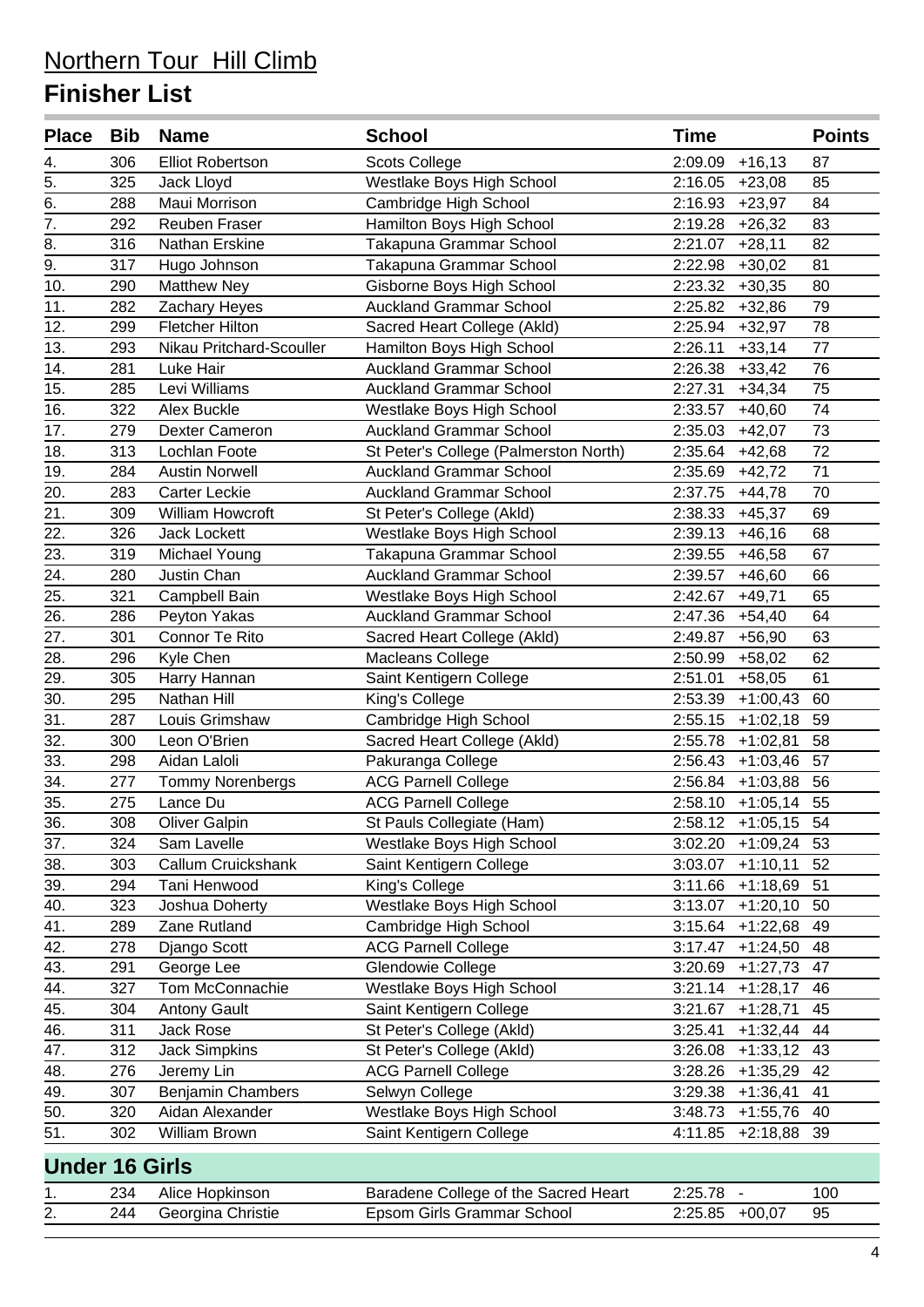| Place Bib Name       |            |                                                   | <b>School</b>                                            | <b>Time</b>                                    | <b>Points</b> |
|----------------------|------------|---------------------------------------------------|----------------------------------------------------------|------------------------------------------------|---------------|
| 3.                   | 240        | Arabella Tuck                                     | Diocesan School for Girls                                | 2:27.02<br>$+01,23$                            | 90            |
| 4.                   | 245        | Ally Gothard                                      | Epsom Girls Grammar School                               | 2:36.75<br>$+10,96$                            | 87            |
| 5.                   | 236        | Ella Morton                                       | Baradene College of the Sacred Heart                     | 2:37.41<br>$+11,62$                            | 85            |
| $\overline{6}$ .     | 237        | Lydia Stevens                                     | Baradene College of the Sacred Heart                     | 2:39.68<br>$+13,89$                            | 84            |
| $\overline{7}$ .     | 261        | Sophie De Vries                                   | St Peter's School (Cambridge)                            | 2:42.76<br>$+16,97$                            | 83            |
| 8.                   | 258        | Sophie Spencer                                    | Saint Kentigern College                                  | 2:42.83<br>$+17,04$                            | 82            |
| $\overline{9}$ .     | 250        | <b>Bee Townsend</b>                               | Epsom Girls Grammar School                               | 2:45.60<br>$+19,82$                            | 81            |
| 10.                  | 242        | <b>Caitlin Bell</b>                               | Epsom Girls Grammar School                               | 2:51.99<br>$+26,20$                            | 80            |
| 11.                  | 252        | Erin Walshe                                       | Glendowie College                                        | 2:52.49<br>$+26,71$                            | 79            |
| 12.                  | 264        | Ella McKinney                                     | Takapuna Grammar School                                  | 2:52.80<br>$+27,02$                            | 78            |
| 13.                  | 260        | Lily Cawood                                       | St Peter's School (Cambridge)                            | 2:52.93<br>$+27,14$                            | 77            |
| 14.                  | 232        | Niamh Evans                                       | Baradene College of the Sacred Heart                     | 2:54.10<br>$+28,31$                            | 76            |
| 15.                  | 266        | Nikita Coleman                                    | Waikato Diocesan School                                  | 2:55.71<br>$+29,93$                            | 75            |
| 16.                  | 231        | <b>Charlotte Ellis</b>                            | Baradene College of the Sacred Heart                     | 2:57.50<br>$+31,71$                            | 74            |
| 17.                  | 259        | <b>Kate Waters</b>                                | St Cuthbert's College                                    | 3:00.41<br>$+34,62$                            | 73            |
| 18.                  | 263        | Lizzie Chapman                                    | Takapuna Grammar School                                  | 3:04.98<br>$+39,20$                            | 72            |
| 19.                  | 271        | <b>Charlotte Brown</b>                            | Waitakere College                                        | 3:10.54<br>$+44,75$                            | 71            |
| 20.                  | 238        | Keisha Anderson                                   | Cambridge High School                                    | 3:11.58<br>$+45,80$                            | 70            |
| 21.                  | 257        | Sophie Ellet                                      | Saint Kentigern College                                  | 3:14.29<br>$+48,50$                            | 69            |
| 22.                  | 268        | Kate Lumsden                                      | Waikato Diocesan School                                  | 3:16.12<br>$+50,33$                            | 68            |
| 23.                  | 243        | <b>Isla Burton</b>                                | Epsom Girls Grammar School                               | 3:20.22<br>$+54,43$                            | 67            |
| 24.                  | 256        | <b>Danielle Eccles</b>                            | Saint Kentigern College                                  | 3:20.53<br>$+54,75$                            | 66            |
| 25.                  | 241        | <b>Isabella Adams</b>                             | Epsom Girls Grammar School                               | 3:21.66<br>$+55,87$                            | 65            |
| 26.                  | 251        | Emma Goodall                                      | Glendowie College                                        | 3:21.83<br>$+56,04$                            | 64            |
| 27.                  | 235        | Eleanor Inwood                                    | Baradene College of the Sacred Heart                     | 3:24.89<br>$+59,10$                            | 63            |
| 28.                  | 262        | Sadie Walker                                      | St Peter's School (Cambridge)                            | 3:27.92<br>$+1:02,13$                          | 62            |
| 29.                  | 269        | <b>Bree Scott</b>                                 | Waikato Diocesan School                                  | 3:30.12<br>$+1:04,34$                          | 61            |
| 30.                  | 267        | <b>Emily Gilchrist</b><br><b>Caroline Taillie</b> | Waikato Diocesan School                                  | 3:31.23<br>$+1:05,45$                          | 60            |
| 31.<br>32.           | 249<br>247 | Bo Cinja Malsch                                   | Epsom Girls Grammar School<br>Epsom Girls Grammar School | 3:37.82<br>$+1:12,03$<br>3:41.16<br>$+1:15,37$ | 59<br>58      |
| 33.                  | 270        | Kate Ward                                         | Waikato Diocesan School                                  | 3:42.47<br>$+1:16,68$                          | 57            |
| 34.                  | 254        | Rachel Yu                                         | Macleans College                                         | 3:43.51<br>$+1:17,73$                          | 56            |
| 35.                  | 253        | Anastasia Makogon                                 | King's College                                           | 3:45.37<br>$+1:19,58$                          | 55            |
| 36.                  | 255        | Millie Wright                                     | New Plymouth Girls' High School                          | 4:10.05<br>$+1:44,26$                          | 54            |
| 37.                  | 265        | Jessica Clapcott                                  | Waikato Diocesan School                                  | 4:10.19<br>$+1:44,40$                          | 53            |
| 38.                  | 239        | Hannah Mudgway                                    | Cambridge High School                                    | 4:28.42<br>$+2:02,63$                          | 52            |
| 39.                  | 246        | Anna Hoerdemann                                   | Epsom Girls Grammar School                               | 4:51.39<br>$+2:25,60$                          | 51            |
|                      |            |                                                   |                                                          |                                                |               |
| <b>Under 16 Boys</b> |            |                                                   |                                                          |                                                |               |
| 1.                   | 176        | Jaxson Russell                                    | Cambridge High School                                    | 1:56.55<br>$\blacksquare$                      | 100           |
| $\overline{2}$ .     | 223        | Lewis Bower                                       | Westlake Boys High School                                | 1:57.30<br>$+00,75$                            | 95            |
| 3.                   | 175        | <b>Matt Davis</b>                                 | Cambridge High School                                    | 1:57.35<br>$+00,80$                            | 90            |
| 4.                   | 173        | <b>Blake Bailey</b>                               | Cambridge High School                                    | 1:59.10<br>$+02,55$                            | 87            |
| 5.                   | 170        | <b>Edward Pawson</b>                              | <b>Auckland Grammar School</b>                           | 1:59.19<br>$+02,64$                            | 85            |
| 6.                   | 215        | <b>August Elworthy</b>                            | Takapuna Grammar School                                  | 2:00.19<br>$+03,64$                            | 84            |
| 7.                   | 213        | <b>Oliver Watson-Plamer</b>                       | St Peter's School (Cambridge)                            | 2:01.34<br>$+04,79$                            | 83            |
| 8.                   | 217        | James Ochtman-Corfe                               | Takapuna Grammar School                                  | 2:03.24<br>$+06,69$                            | 82            |
| 9.                   | 162        | Tom Bean                                          | <b>Auckland Grammar School</b>                           | 2:03.43<br>$+06,88$                            | 81            |
| 10.                  | 177        | <b>Riley Tunnicliffe</b>                          | Feilding High School                                     | 2:04.99<br>$+08,44$                            | 80            |
| 11.                  | 227        | Oscar Woolner-Piacun                              | Westlake Boys High School                                | 2:08.58<br>$+12,03$                            | 79            |
| 12.                  | 172        | Jack Gillingham                                   | Bethlehem College                                        | 2:09.10<br>$+12,55$                            | 78            |
| 13.                  | 204        | Ben MacSweeney                                    | Selwyn College                                           | 2:10.12<br>$+13,57$                            | 77            |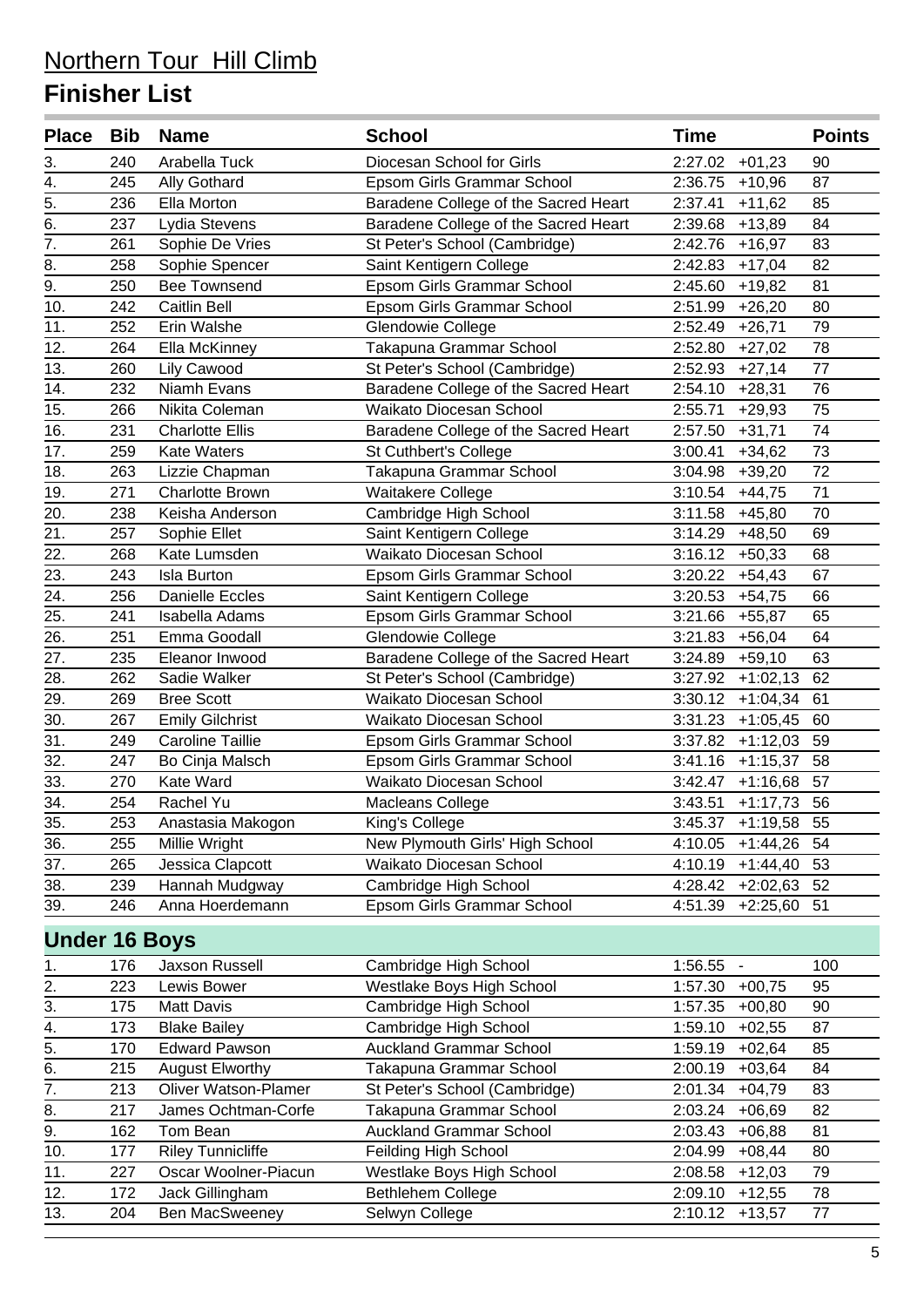| <b>Place</b>      | Bib | <b>Name</b>               | <b>School</b>                  | <b>Time</b>              | <b>Points</b> |
|-------------------|-----|---------------------------|--------------------------------|--------------------------|---------------|
| 14.               | 222 | Luke Blackwood            | Westlake Boys High School      | 2:10.32<br>$+13,77$      | 76            |
| 15.               | 194 | Joel Douglas              | Sacred Heart College (Akld)    | 2:10.58<br>$+14,03$      | 75            |
| 16.               | 171 | <b>Olano Scarlett</b>     | <b>Auckland Grammar School</b> | 2:11.35<br>$+14,80$      | 74            |
| 17.               | 181 | Oli Fisher                | King's College                 | 2:11.78<br>$+15,23$      | 73            |
| 18.               | 212 | Lewis Johnston            | St Peter's School (Cambridge)  | 2:11.83<br>$+15,28$      | 72            |
| 19.               | 164 | Tom Hiddleston            | <b>Auckland Grammar School</b> | 2:12.52<br>$+15,97$      | 71            |
| 20.               | 174 | <b>Hunter Brodie-Lees</b> | Cambridge High School          | 2:14.07<br>$+17,52$      | 70            |
| 21.               | 182 | Tom Stephenson            | King's College                 | 2:14.61<br>$+18,06$      | 69            |
| 22.               | 179 | Jared Mann                | Hamilton Boys High School      | 2:15.65<br>$+19,10$      | 68            |
| 23.               | 167 | <b>William Morton</b>     | <b>Auckland Grammar School</b> | 2:17.12<br>$+20,57$      | 67            |
| 24.               | 193 | <b>Redmond Connolly</b>   | Sacred Heart College (Akld)    | 2:17.74<br>$+21,19$      | 66            |
| 25.               | 166 | Felix Maddison            | <b>Auckland Grammar School</b> | 2:17.76<br>$+21,21$      | 65            |
| 26.               | 216 | Jackson Harvey            | Takapuna Grammar School        | 2:20.11<br>$+23,56$      | 64            |
| 27.               | 226 | Jack Tiplady              | Westlake Boys High School      | 2:20.18<br>$+23,63$      | 63            |
| 28.               | 218 | <b>Alex Skilton</b>       | Takapuna Grammar School        | 2:21.09<br>$+24,54$      | 62            |
| 29.               | 183 | Winston Yan               | King's College                 | 2:21.57<br>$+25,02$      | 61            |
| 30.               | 197 | <b>Hunter Donley</b>      | Saint Kentigern College        | 2:21.72<br>$+25,17$      | 60            |
| 31.               | 178 | Oliver Duncan             | Hamilton Boys High School      | 2:21.92<br>$+25,37$      | 59            |
| 32.               | 219 | Ryan Wood                 | Takapuna Grammar School        | 2:22.13<br>$+25,58$      | 58            |
| 33.               | 205 | <b>Ashton Reed</b>        | Selwyn College                 | 2:22.76<br>$+26,21$      | 57            |
| 34.               | 168 | <b>Thomas Murray</b>      | <b>Auckland Grammar School</b> | 2:22.99<br>$+26,44$      | 56            |
| 35.               | 211 | James Mullholland         | St Peter's College (Akld)      | 2:23.75<br>$+27,20$      | 55            |
| 36.               | 208 | <b>Toby Baird</b>         | St Peter's College (Akld)      | 2:24.41<br>$+27,86$      | 54            |
| 37.               | 163 | Jack Becker               | <b>Auckland Grammar School</b> | 2:24.55<br>$+28,00$      | 53            |
| 38.               | 200 | Nicholas Parkman          | Saint Kentigern College        | 2:25.61<br>$+29,06$      | 52            |
| 39.               | 214 | Lachlan Campbell          | Takapuna Grammar School        | 2:26.09<br>$+29,54$      | 51            |
| 40.               | 207 | <b>Riley Wills</b>        | St Pauls Collegiate (Ham)      | 2:26.43<br>$+29,88$      | 50            |
| $\overline{41}$ . | 209 | <b>Samuel Carter</b>      | St Peter's College (Akld)      | 2:29.66<br>$+33,11$      | 49            |
| 42.               | 228 | <b>Trevor Coetzee</b>     | Whangarei Boys' High School    | 2:30.51<br>$+33,96$      | 48            |
| 43.               | 196 | <b>Thomas Clark</b>       | Saint Kentigern College        | 2:30.67<br>$+34,12$      | 47            |
| 44.               | 186 | Logan Marshall            | Macleans College               | 2:31.82<br>$+35,27$      | 46            |
| $\overline{45}$ . | 189 | <b>Rubin Whiteley</b>     | Macleans College               | 2:32.09<br>$+35,54$      | 45            |
| 46.               | 185 | <b>Gareth Lewis</b>       | Macleans College               | 2:32.23<br>$+35,68$      | 44            |
| 47.               | 220 | <b>Adam Swney</b>         | Te Awamutu College             | 2:33.03<br>$+36,48$      | 43            |
| 48.               | 198 | Ryan Gill                 | Saint Kentigern College        | 2:34.41<br>$+37,86$      | 42            |
| 49.               | 224 | Dan Davis                 | Westlake Boys High School      | 2:34.95<br>$+38,40$      | 41            |
| 50.               | 201 | William Ashman            | Selwyn College                 | 2:35.64<br>$+39,09$      | 40            |
| 51.               | 169 | Archie Nightingale        | <b>Auckland Grammar School</b> | 2:36.37<br>$+39,82$      | 39            |
| 52.               | 203 | <b>Braden Jones</b>       | Selwyn College                 | 2:39.94<br>$+43,39$      | 38            |
| 53.               | 202 | Jesse Coleman             | Selwyn College                 | 2:41.26<br>$+44,71$      | 37            |
| $\overline{54}$ . | 206 | <b>Isaac Reay</b>         | St Pauls Collegiate (Ham)      | 2:43.74<br>$+47,19$      | 36            |
| 55.               | 190 | Samuel Yuan               | Macleans College               | 2:45.23<br>$+48,68$      | 35            |
| 56.               | 188 | Levi Smyth                | Macleans College               | 2:46.33<br>$+49,78$      | 34            |
| 57.               | 191 | Luke Maxwell              | Massey High School             | 2:52.01<br>$+55,46$      | 33            |
| 58.               | 161 | <b>William Dalziel</b>    | <b>ACG Parnell College</b>     | 2:55.78<br>$+59,23$      | 32            |
| 59.               | 225 | Thomas Leybourne          | Westlake Boys High School      | 2:57.15<br>$+1:00,60$    | 31            |
| 60.               | 187 | Devon Nilaweera           | Macleans College               | 3:04.77<br>$+1:08,22$    | 30            |
| 61.               | 180 | Jackson Donnelly          | King's College                 | 3:13.17<br>$+1:16,62$    | 29            |
| 62.               | 195 | Nicolaus O'Brien          | Sacred Heart College (Akld)    | 3:14.67<br>$+1:18,12$    | 28            |
| 63.               | 210 | Michael Magness           | St Peter's College (Akld)      | 3:23.05<br>$+1:26,50$ 27 |               |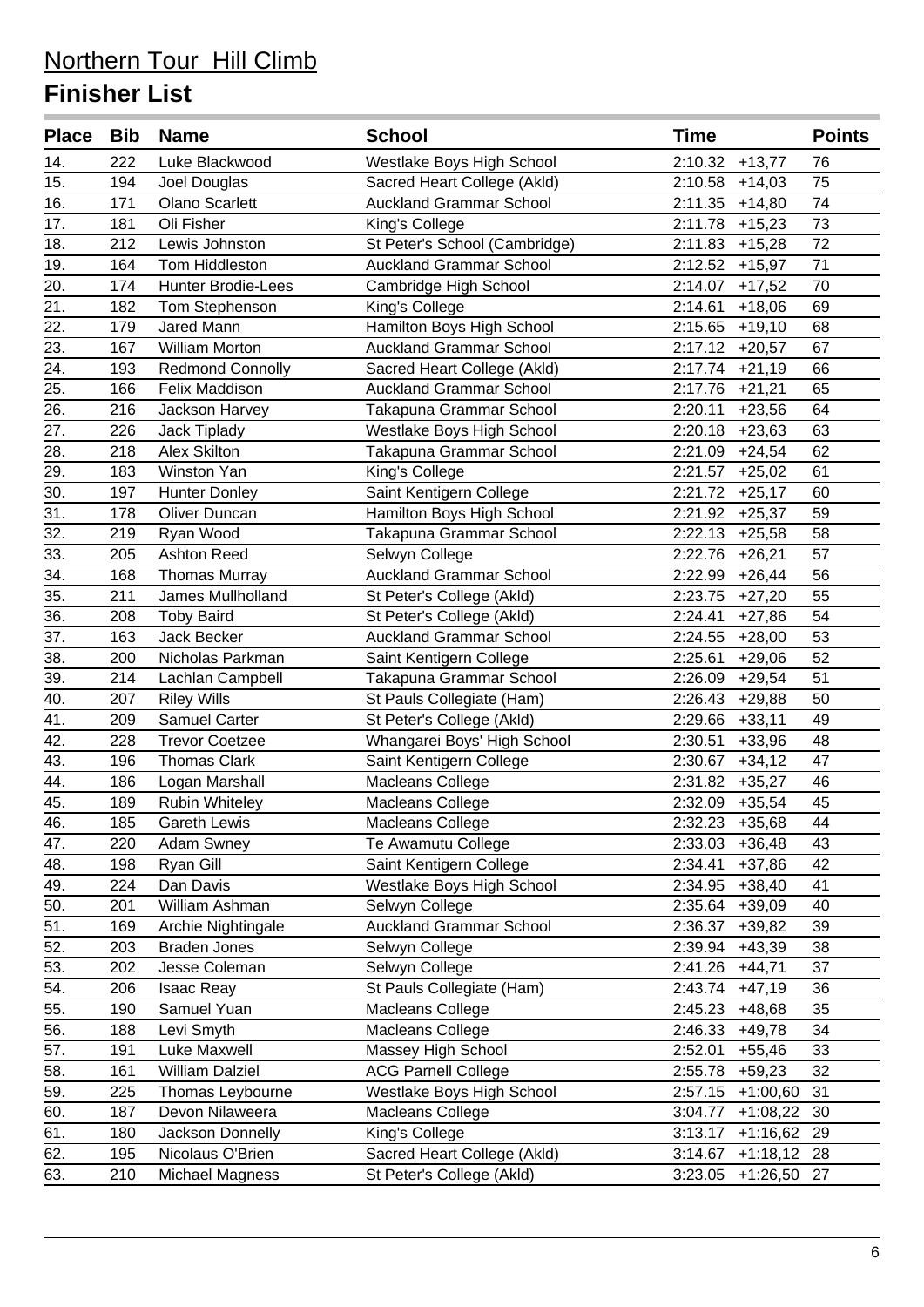| <b>Place</b>          | Bib | <b>Name</b>                | <b>School</b>                        | <b>Time</b>                         | <b>Points</b> |
|-----------------------|-----|----------------------------|--------------------------------------|-------------------------------------|---------------|
| <b>Under 17 Girls</b> |     |                            |                                      |                                     |               |
| 1.                    | 149 | Queenie McElwee            | Epsom Girls Grammar School           | 2:20.99<br>$\blacksquare$           | 100           |
| 2.                    | 156 | Lucy Buckeridge            | Takapuna Grammar School              | 2:23.48<br>$+02,48$                 | 95            |
| 3.                    | 144 | <b>Prudence Fowler</b>     | Diocesan School for Girls            | 2:30.38<br>$+09,38$                 | 90            |
| 4.                    | 138 | Alexandra Galvin           | Baradene College of the Sacred Heart | 2:31.92<br>$+10,93$                 | 87            |
| $\overline{5}$ .      | 134 | <b>Holly Bliss</b>         | Avondale College                     | 2:34.97<br>$+13,97$                 | 85            |
| 6.                    | 145 | Georgia Hair               | Diocesan School for Girls            | 2:39.33<br>$+18,33$                 | 84            |
| $\overline{7}$ .      | 152 | Emma Hannan                | Saint Kentigern College              | $+19,53$<br>2:40.53                 | 83            |
| 8.                    | 136 | Jorja Clouth               | Baradene College of the Sacred Heart | 2:44.58<br>$+23,58$                 | 82            |
| 9.                    | 148 | Martha Gastell             | Epsom Girls Grammar School           | 2:45.08<br>$+24,08$                 | 81            |
| 10.                   | 157 | <b>Erin Cutts</b>          | Takapuna Grammar School              | 2:47.28<br>$+26,28$                 | 80            |
| 11.                   | 142 | <b>Annabel Preece</b>      | Baradene College of the Sacred Heart | 2:54.69<br>$+33,69$                 | 79            |
| 12.                   | 139 | Georgia Holland            | Baradene College of the Sacred Heart | 2:57.57<br>$+36,57$                 | 78            |
| 13.                   | 146 | Kate Shanley               | Diocesan School for Girls            | 2:58.24<br>$+37,25$                 | 77            |
| 14.                   | 135 | Aimee Blackmore            | Baradene College of the Sacred Heart | 3:04.97<br>$+43,97$                 | 76            |
| 15.                   | 137 | Mackenzie Courtney         | Baradene College of the Sacred Heart | 3:06.83<br>$+45,84$                 | 75            |
| 16.                   | 153 | Nika Martinez Azaro        | Saint Kentigern College              | 3:29.05<br>$+1:08,05$               | 74            |
| 17.                   | 131 | Piper Chapman              | <b>ACG Parnell College</b>           | 3:38.56<br>$+1:17,56$               | 73            |
| 18.                   | 159 | Caitlyn Appel              | Waikato Diocesan School              | 3:45.26<br>$+1:24,26$               | 72            |
| 19.                   | 140 | Elise Love                 | Baradene College of the Sacred Heart | 3:46.73<br>$+1:25,73$               | 71            |
| 20.                   | 154 | Sacha McLeod               | Saint Kentigern College              | 3:47.83<br>$+1:26,83$               | 70            |
| 21.                   | 151 | <b>Bonnie Huang</b>        | Macleans College                     | 3:59.77<br>$+1:38,77$               | 69            |
| 22.                   | 150 | <b>Olly Bartlett</b>       | King's College                       | 4:00.74<br>$+1:39,74$               | 68            |
| 23.                   | 143 | Zara Stankovich            | Baradene College of the Sacred Heart | 4:11.56<br>$+1:50,56$               | 67            |
| 24.                   | 155 | Lamb Maddy                 | St Cuthbert's College                | 4:15.58<br>$+1:54,58$               | 66            |
| 25.                   | 132 | Rose Dryden                | <b>ACG Parnell College</b>           | 4:24.17<br>$+2:03,17$               | 65            |
| 26.                   | 133 | Josie Modgill              | <b>ACG Parnell College</b>           | 4:39.58<br>$+2:18,58$               | 64            |
| <b>Under 17 Boys</b>  |     |                            |                                      |                                     |               |
| 1.                    | 97  | <b>Tom Waters</b>          | <b>Auckland Grammar School</b>       | 1:51.39<br>$\overline{\phantom{a}}$ | 100           |
| 2.                    | 99  | <b>Jack Carswell</b>       | Cambridge High School                | 1:51.74<br>$+00,35$                 | 95            |
| 3.                    | 98  | Carlo Worrall              | <b>Auckland Grammar School</b>       | 1:52.94 +01,55                      | 90            |
| 4.                    | 122 | Alex Brakenbury            | St Peter's School (Cambridge)        | $1:56.44$ +05,05                    | 87            |
| 5.                    | 91  | Dan Barclay                | <b>Auckland Grammar School</b>       | 1:56.69<br>$+05,30$                 | 85            |
| 6.                    | 92  | Cody Boness                | <b>Auckland Grammar School</b>       | 1:59.78<br>$+08,39$                 | 84            |
| 7.                    | 124 | Jacob Spring               | St Peter's School (Cambridge)        | 2:00.16<br>$+08,77$                 | 83            |
| 8.                    | 95  | <b>Thomas Mullins</b>      | <b>Auckland Grammar School</b>       | 2:01.69<br>$+10,30$                 | 82            |
| 9.                    | 123 | Hamish Coltman             | St Peter's School (Cambridge)        | 2:02.46<br>$+11,07$                 | 81            |
| 10.                   | 119 | Thomas McAdams             | St Pauls Collegiate (Ham)            | 2:03.87<br>$+12,48$                 | 80            |
| 11.                   | 107 | <b>Bailey Moran</b>        | Macleans College                     | 2:04.93<br>$+13,54$                 | 79            |
| 12.                   | 96  | Jacob Rackham              | <b>Auckland Grammar School</b>       | 2:09.10<br>$+17,71$                 | 78            |
| 13.                   | 93  | Cody Dalton                | <b>Auckland Grammar School</b>       | 2:12.48<br>$+21,09$                 | 77            |
| 14.                   | 109 | Joel Newson                | Macleans College                     | 2:13.42<br>$+22,03$                 | 76            |
| 15.                   | 125 | Matt McClune               | Takapuna Grammar School              | 2:13.92<br>$+22,53$                 | 75            |
| 16.                   | 101 | Samuel Fraser              | Hamilton Boys High School            | 2:16.33<br>$+24,94$                 | 74            |
| 17.                   | 113 | <b>Matthew Mitchell</b>    | Sacred Heart College (Akld)          | 2:18.05<br>$+26,66$                 | 73            |
| 18.                   | 94  | <b>Marcus Findlow</b>      | <b>Auckland Grammar School</b>       | 2:19.58<br>$+28,19$                 | 72            |
| 19.                   | 128 | <b>Matthew Mascarenhas</b> | Westlake Boys High School            | 2:19.84<br>$+28,45$                 | 71            |
| 20.                   | 105 | Anthony Garcia-Scholtz     | Macleans College                     | 2:23.66<br>$+32,27$                 | 70            |
| 21.                   | 106 | <b>Matthew Moore</b>       | Macleans College                     | 2:24.32<br>$+32,93$                 | 69            |
| 22.                   | 115 | William Mattison           | Saint Kentigern College              | $2:25.02$ +33,63                    | 68            |
|                       |     |                            |                                      |                                     |               |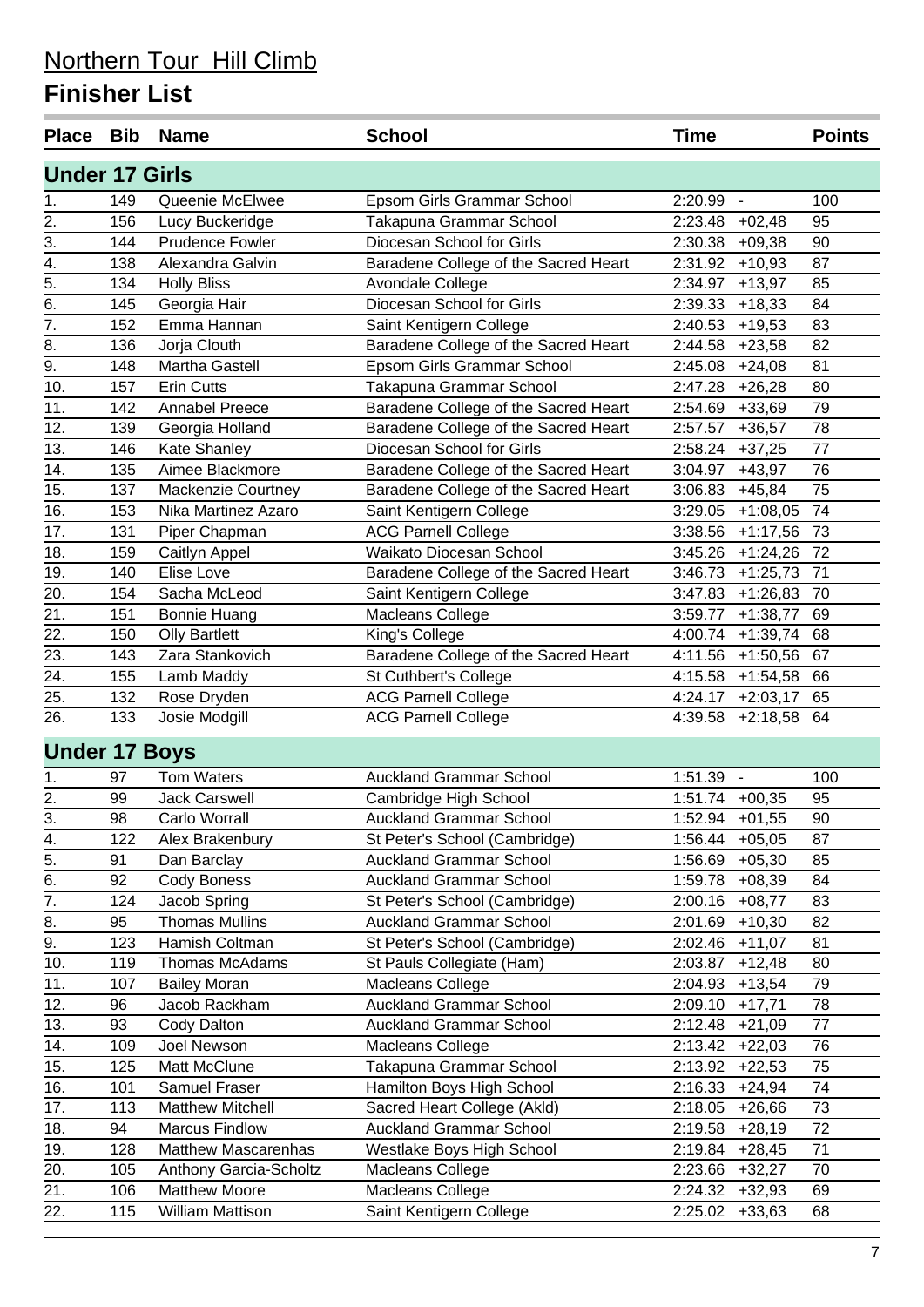| <b>Place</b>          | <b>Bib</b>     | <b>Name</b>              | <b>School</b>                           | <b>Time</b> |                          | <b>Points</b> |
|-----------------------|----------------|--------------------------|-----------------------------------------|-------------|--------------------------|---------------|
| 23.                   | 100            | <b>Flynn Barrett</b>     | <b>Francis Douglas Memorial College</b> | 2:25.62     | $+34,23$                 | 67            |
| 24.                   | 121            | Jack Sloan               | St Peter's College (Akld)               | 2:25.69     | $+34,30$                 | 66            |
| 25.                   | 126            | Robert Wilson            | Takapuna Grammar School                 | 2:25.83     | $+34,44$                 | 65            |
| 26.                   | 112            | <b>Ryan McGuire</b>      | Sacred Heart College (Akld)             | 2:26.13     | $+34,74$                 | 64            |
| 27.                   | 127            | Marcus Bycroft           | Westlake Boys High School               | 2:26.17     | $+34,78$                 | 63            |
| 28.                   | 129            | <b>Austin Patterson</b>  | Westlake Boys High School               | 2:33.89     | $+42,50$                 | 62            |
| 29.                   | 117            | <b>Benjamin Cheatley</b> | Selwyn College                          | 2:37.07     | $+45,68$                 | 61            |
| $\overline{30}$ .     | 104            | <b>Edward Chen</b>       | Macleans College                        | 2:39.19     | $+47,80$                 | 60            |
| 31.                   | 108            | <b>Connor Newington</b>  | Macleans College                        | 2:41.20     | $+49,81$                 | 59            |
| 32.                   | 111            | Ethan Hughes             | Sacred Heart College (Akld)             | 2:42.01     | $+50,62$                 | 58            |
| 33.                   | 110            | Dylan Cumming            | New Plymouth Boys' High School          | 2:44.41     | $+53,02$                 | 57            |
| 34.                   | 116            | Lachlan Wong             | Saint Kentigern College                 | 2:44.72     | $+53,33$                 | 56            |
| 35.                   | 130            | Lachlan Stace            | Westlake Boys High School               | 3:01.75     | $+1:10,36$               | 55            |
| <b>Under 20 Girls</b> |                |                          |                                         |             |                          |               |
| 1.                    | 51             | Natalya Carter           | Baradene College of the Sacred Heart    | 2:28.66     | $\blacksquare$           | 100           |
| $\overline{2}$ .      | 54             | Lara Hopkinson           | Baradene College of the Sacred Heart    | 2:31.23     | $+02,57$                 | 95            |
| $\overline{3}$ .      | 53             | <b>Erica Hipkins</b>     | Baradene College of the Sacred Heart    | 2:35.49     | $+06,83$                 | 90            |
| 4.                    | 67             | Lucy Thomson             | Epsom Girls Grammar School              | 2:38.94     | $+10,28$                 | 87            |
| $\overline{5}$ .      | 52             | <b>Grace Cummins</b>     | Baradene College of the Sacred Heart    | 2:40.85     | $+12,19$                 | 85            |
| 6.                    | 75             | <b>Charlie Arnold</b>    | Takapuna Grammar School                 | 2:44.81     | $+16,15$                 | 84            |
| 7.                    | 65             | Sarah Harvison           | Epsom Girls Grammar School              | 2:47.18     | $+18,52$                 | 83            |
| 8.                    | 79             | <b>Lucy Farrell</b>      | Waikato Diocesan School                 | 2:48.22     | $+19,56$                 | 82            |
| $\overline{9}$ .      | 70             | Annabelle Waterworth     | Saint Kentigern College                 | 2:50.46     | $+21,80$                 | 81            |
| 10.                   | 73             | Lancely Yung             | St Cuthbert's College                   | 2:52.65     | $+23,99$                 | 80            |
| 11.                   | 78             | Elizabeth Chan           | Waikato Diocesan School                 | 2:53.09     | $+24,43$                 | 79            |
| 12.                   | 58             | <b>Ireland Miln</b>      | Baradene College of the Sacred Heart    | 2:54.47     | $+25,81$                 | 78            |
| 13.                   | 72             | Sophie Wilkinson         | Saint Kentigern College                 | 2:56.08     | $+27,42$                 | 77            |
| 14.                   | 63             | Annabel Brown            | Epsom Girls Grammar School              | 2:57.81     | $+29,15$                 | 76            |
| 15.                   | 74             | Ella Couch               | St Mary's College (Akld)                | 3:02.85     | $+34,19$                 | 75            |
| 16.                   | 61             | Mya Anderson             | Cambridge High School                   | 3:07.63     | $+38,97$                 | 74            |
| 17.                   | 57             | Ella McKee               | Baradene College of the Sacred Heart    | 3:09.12     | $+40,46$                 | 73            |
| 18.                   | 77             | Jessica Butterworth      | Waikato Diocesan School                 | 3:22.17     | $+53,51$                 | 72            |
| 19.                   | 76             | Zoe Martin               | Takapuna Grammar School                 | 3:25.62     | $+56,96$                 | 71            |
| 20.                   | 55             | Olivia Hyland            | Baradene College of the Sacred Heart    | 3:28.21     | $+59,55$                 | 70            |
| 21.                   | 81             | Emma McKay               | Waikato Diocesan School                 | 3:28.62     | $+59,96$                 | 69            |
| 22.                   | 71             | Jaime Wilkinson          | Saint Kentigern College                 | 3:30.23     | $+1:01,57$               | 68            |
| 23.                   | 62             | <b>Emily Bashford</b>    | Diocesan School for Girls               | 3:40.19     | $+1:11,53$               | 67            |
| 24.                   | 69             | Niamh Bilsborough        | Saint Kentigern College                 | 3:44.12     | $+1:15,46$               | 66            |
| 25.                   | 66             | Eva Ruddenklau           | Epsom Girls Grammar School              | 3:51.82     | $+1:23,16$               | 65            |
| $\overline{26}$ .     | 59             | <b>Grace Stowers</b>     | Baradene College of the Sacred Heart    | 4:23.36     | $+1:54,70$               | 64            |
| 27.                   | 68             | <b>Sarah Griffiths</b>   | King's College                          | 4:40.94     | $+2:12,28$               | 63            |
| <b>Under 20 Boys</b>  |                |                          |                                         |             |                          |               |
| 1.                    | 29             | <b>Boston Bright</b>     | <b>Scots College</b>                    | 1:46.21     | $\overline{\phantom{a}}$ | 100           |
| $\overline{2}$ .      | 37             | Sam Buckley              | Westlake Boys High School               | 1:52.59     | $+06,38$                 | 95            |
| 3.                    | 10             | Xander White             | Cambridge High School                   | 1:52.91     | $+06,70$                 | 90            |
| 4.                    | $\overline{7}$ | Albert Moody             | <b>Auckland Grammar School</b>          | 1:54.30     | $+08,08$                 | 87            |
| $\overline{5}$ .      | 38             | Sam Dawkins              | Westlake Boys High School               | 1:56.12     | $+09,91$                 | 85            |
| $\overline{6}$ .      | 8              | <b>Simon Roberts</b>     | <b>Auckland Grammar School</b>          | 1:58.53     | $+12,32$                 | 84            |
| 7.                    | 25             | Zachary Cantell-Roberts  | Saint Kentigern College                 | 2:01.26     | $+15,05$                 | 83            |
| 8.                    | 26             | Jensen Foster            | Saint Kentigern College                 | 2:03.37     | $+17,15$                 | 82            |